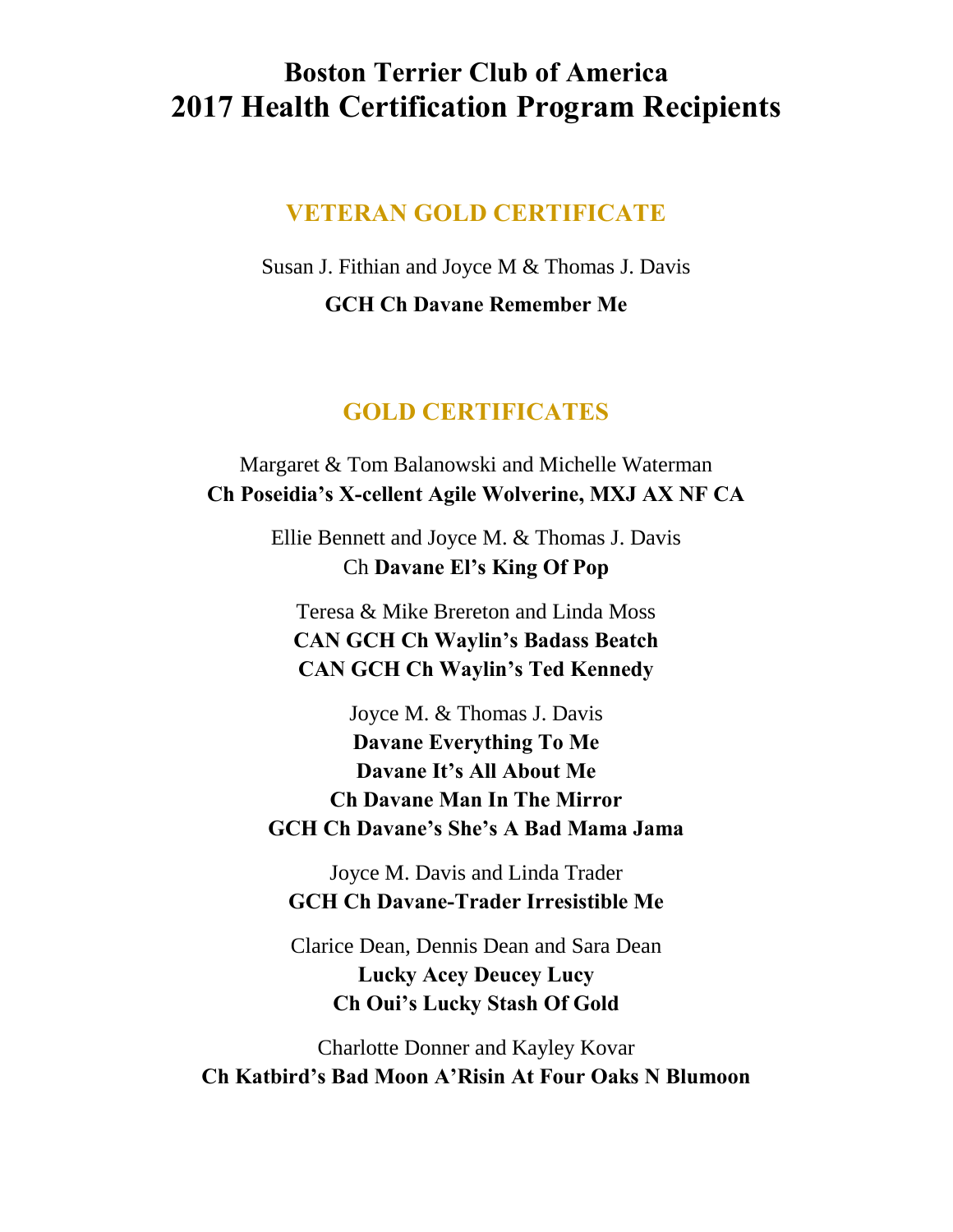Helen Dunning **BISS GCH Ch Hooligans Dimestore Dolly Ch Hooligans One For The Road**

Adam & Billie Jo Edwards and Thomas & Joyce Davis **Davane Born To Boogie GCH Ch Davane Ultimate Craving GCH Ch Davane All Of Me**

Susan J. Fithian and Joyce M. & Thomas J. Davis **GCH Ch Davane Despicable Me Ch Davane Happy Me**

Susan J. Fithian, Linda Trader and Joyce M. Davis **Ch Davane-Trader Remarkable Me**

Carolyn Gastley, Robbi Garvin and Kelly L. Estes **Hi-Life PNW Kilted Lowland Whins**

Debra Hartwig **Bojenx Boom It's A Cowgirl 4 Azcowboyz**

Thomas & Margaret Noble and Sarah Kennedy **GCHS Ch Kennedy's Noble Reign Of Good Will, CGC**

Thomas & Margaret Noble and Wendy Orgren **Ch Elite's Noble Ties That Bind, BN RN CGC**

Arthur & Sandi Peterson and Thomas J. & Joyce M. Davis **Davane I've Got The World On A String**

Pamela Preston **GCHB Ch ChriMaso's Roll On 18 Wheeler Ch Hecuba California Calling For ChriMiso Mejos Remember My Name GCH Ch Tam-Ra's Watch It Wiggle**

Pamela Preston, Linda Mitcham and Lynda Bradley **Ch ChriMaso's Cool You Had Me At Merlot**

Pamela Preston and Desiree Watson **GCHS Ch ChriMaso's Come On Baby, Light My Fire**